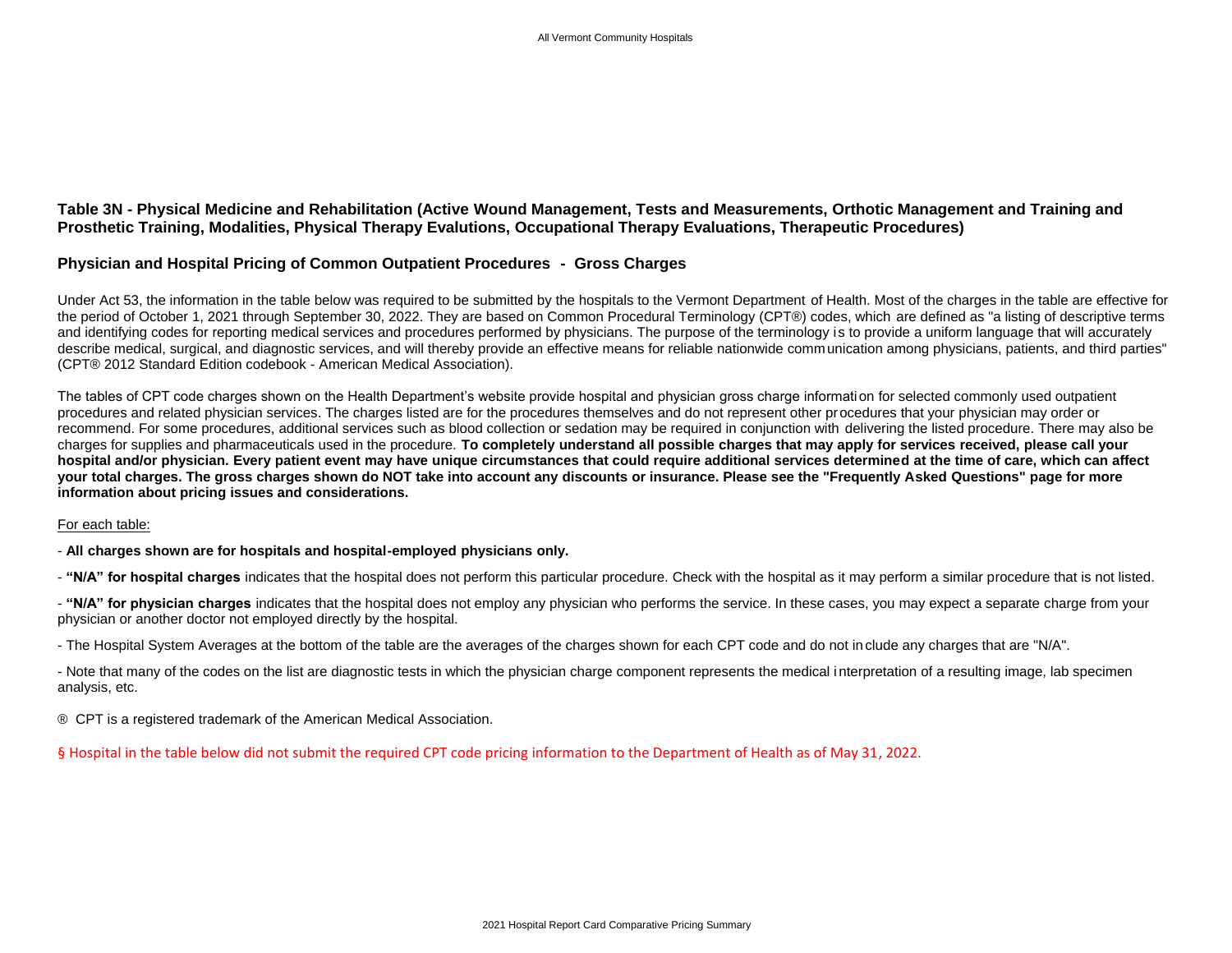## **Table 3N - Physical Medicine and Rehabilitation**

|                                                                            |                                            |                                                                                | <b>Active Wound Management</b>                                                    | <b>Tests and</b><br><b>Measurements</b>                                                              | <b>Orthotic Management</b><br>and Training and<br><b>Prosthetic Training</b>                      |                                                            |                                                   |
|----------------------------------------------------------------------------|--------------------------------------------|--------------------------------------------------------------------------------|-----------------------------------------------------------------------------------|------------------------------------------------------------------------------------------------------|---------------------------------------------------------------------------------------------------|------------------------------------------------------------|---------------------------------------------------|
|                                                                            | <b>CPT Code</b>                            | 97597 <sup>3</sup>                                                             | 97602                                                                             | 97605 <sup>4</sup>                                                                                   | 97606 <sup>4</sup>                                                                                | 97750                                                      | 97760                                             |
| <b>Hospital</b>                                                            | <b>Description</b>                         | Remove tissue from<br>wounds (debridement,<br>open wound<br>20 sq. cm or less) | Remove tissue from<br>wounds (non-selective<br>debridement without<br>anesthesia) | Negative or vacuum<br>pressure wound therapy<br>(total wound(s) surface<br>area<br>$\leq 50$ sq. cm) | Negative or vacuum<br>pressure wound therapy<br>(total wound(s) surface<br>area<br>$> 50$ sq. cm) | Physical performance<br>test or measurement<br>with report | Orthotic management of arm<br>or leg and/or trunk |
| <b>Brattleboro Memorial</b><br>Hospital                                    | <b>Hospital Charge</b><br>Physician Charge |                                                                                |                                                                                   |                                                                                                      |                                                                                                   |                                                            |                                                   |
|                                                                            | <b>Total Charge</b>                        |                                                                                |                                                                                   | \$0                                                                                                  |                                                                                                   |                                                            |                                                   |
| <b>Central Vermont Medica</b>                                              | <b>Hospital Charge</b>                     | \$0<br>\$229                                                                   | \$0<br>\$292                                                                      |                                                                                                      | \$0<br>\$235                                                                                      | \$138                                                      | \$136<br>\$0                                      |
| Center                                                                     | Physician Charge<br><b>Total Charge</b>    | \$229                                                                          | \$292                                                                             | \$168<br>\$168                                                                                       | \$235                                                                                             | \$48<br>\$186                                              | \$136                                             |
|                                                                            | <b>Hospital Charge</b>                     | \$121                                                                          | \$64                                                                              | \$0                                                                                                  | n/a                                                                                               | \$110                                                      | \$123                                             |
| <b>Copley Hospital</b>                                                     | Physician Charge                           | \$0                                                                            | \$0                                                                               | \$81                                                                                                 | n/a                                                                                               | \$0                                                        | \$0                                               |
|                                                                            | <b>Total Charge</b>                        | \$121                                                                          | \$64                                                                              | \$81                                                                                                 | n/a                                                                                               | \$110                                                      | \$123                                             |
|                                                                            | <b>Hospital Charge</b>                     | \$415                                                                          | \$346                                                                             | \$257                                                                                                | \$497                                                                                             | \$116                                                      | \$130                                             |
| University of Vermont                                                      | Physician Charge                           | \$377                                                                          | \$152                                                                             | \$159                                                                                                | \$189                                                                                             | \$127                                                      | \$185                                             |
| <b>Medical Center</b>                                                      | <b>Total Charge</b>                        | \$792                                                                          | \$498                                                                             | \$415                                                                                                | \$686                                                                                             | \$243                                                      | \$315                                             |
| S Gifford Medical Center                                                   | <b>Hospital Charge</b><br>Physician Charge |                                                                                |                                                                                   |                                                                                                      |                                                                                                   |                                                            |                                                   |
|                                                                            | <b>Total Charge</b>                        |                                                                                |                                                                                   |                                                                                                      |                                                                                                   |                                                            |                                                   |
| <b>Grace Cottage Family</b>                                                | <b>Hospital Charge</b>                     | n/a                                                                            | n/a                                                                               | n/a                                                                                                  | n/a                                                                                               | n/a                                                        | \$107                                             |
| Health & Hospital                                                          | Physician Charge<br><b>Total Charge</b>    | n/a<br>n/a                                                                     | n/a<br>n/a                                                                        | n/a<br>n/a                                                                                           | n/a<br>n/a                                                                                        | n/a<br>n/a                                                 | n/a<br>n/a                                        |
|                                                                            | <b>Hospital Charge</b>                     | \$0                                                                            | \$0                                                                               | \$0                                                                                                  | n/a                                                                                               | \$166                                                      | \$239                                             |
| Mt. Ascutney Hospital                                                      | Physician Charge                           | \$546                                                                          | \$601                                                                             | \$302                                                                                                | n/a                                                                                               | \$182                                                      | \$0                                               |
|                                                                            | <b>Total Charge</b>                        | \$546                                                                          | \$601                                                                             | \$302                                                                                                | n/a                                                                                               | \$348                                                      | \$239                                             |
|                                                                            | <b>Hospital Charge</b>                     | \$188                                                                          | \$130                                                                             | \$211                                                                                                | \$156                                                                                             | \$80                                                       | \$172                                             |
| North Country Hospital                                                     | Physician Charge                           | \$96                                                                           | \$0                                                                               | \$63                                                                                                 | \$0                                                                                               | \$0                                                        | \$0                                               |
|                                                                            | <b>Total Charge</b>                        | \$284                                                                          | \$130                                                                             | \$274                                                                                                | \$156                                                                                             | \$80                                                       | \$172                                             |
| Northeastern Vermont                                                       | <b>Hospital Charge</b>                     | \$0                                                                            | \$0                                                                               | \$0                                                                                                  | \$0                                                                                               | \$204                                                      | \$81                                              |
| <b>Regional Hospital</b>                                                   | Physician Charge                           | \$170                                                                          | \$170                                                                             | \$68                                                                                                 | \$60                                                                                              | \$0                                                        | \$0                                               |
|                                                                            | <b>Total Charge</b>                        | \$170                                                                          | \$170                                                                             | \$68                                                                                                 | \$60                                                                                              | \$204                                                      | \$81                                              |
| Northwestern Medical                                                       | <b>Hospital Charge</b>                     | \$0                                                                            | \$0                                                                               | \$0                                                                                                  | \$0                                                                                               | \$113                                                      | \$113                                             |
| Center                                                                     | Physician Charge                           | \$232                                                                          | \$246                                                                             | \$121                                                                                                | \$144                                                                                             | \$0                                                        | \$0                                               |
|                                                                            | <b>Total Charge</b>                        | \$232                                                                          | \$246                                                                             | \$121                                                                                                | \$144                                                                                             | \$113                                                      | \$113                                             |
| Porter Hospital                                                            | <b>Hospital Charge</b><br>Physician Charge | \$253<br>\$190                                                                 | \$77<br>\$0                                                                       | \$280<br>\$74                                                                                        | \$560<br>\$36                                                                                     | \$119<br>\$0                                               | \$150<br>\$0                                      |
|                                                                            | <b>Total Charge</b>                        | \$443                                                                          | \$77                                                                              | \$354                                                                                                | \$596                                                                                             | \$119                                                      | \$150                                             |
|                                                                            | <b>Hospital Charge</b>                     | \$497                                                                          | \$174                                                                             | \$334                                                                                                | \$483                                                                                             | \$189                                                      | \$184                                             |
| <b>Rutland Regional</b>                                                    | Physician Charge                           | \$122                                                                          | \$0                                                                               | \$133                                                                                                | \$144                                                                                             | \$0                                                        | \$56                                              |
| <b>Medical Center</b>                                                      | <b>Total Charge</b>                        | \$619                                                                          | \$174                                                                             | \$467                                                                                                | \$627                                                                                             | \$189                                                      | \$240                                             |
|                                                                            | <b>Hospital Charge</b>                     | \$0                                                                            | \$0                                                                               | \$0                                                                                                  | \$0                                                                                               | \$168                                                      | \$168                                             |
| Southwestern Vermont                                                       | Physician Charge                           | \$211                                                                          | \$116                                                                             | \$83                                                                                                 | \$90                                                                                              | \$0                                                        | \$0                                               |
| <b>Medical Center</b>                                                      | <b>Total Charge</b>                        | \$211                                                                          | \$116                                                                             | \$83                                                                                                 | \$90                                                                                              | \$168                                                      | \$168                                             |
|                                                                            | <b>Hospital Charge</b>                     | \$193                                                                          | \$176                                                                             | n/a                                                                                                  | n/a                                                                                               | \$62                                                       | \$63                                              |
| Springfield Hospital                                                       | Physician Charge                           | n/a                                                                            | n/a                                                                               | \$190                                                                                                | n/a                                                                                               | n/a                                                        | n/a                                               |
|                                                                            | <b>Total Charge</b>                        | n/a                                                                            | n/a                                                                               | n/a                                                                                                  | n/a                                                                                               | n/a                                                        | n/a                                               |
| <b>Hospital System</b>                                                     | <b>Hospital Charge</b>                     | \$152                                                                          | \$88                                                                              | \$108                                                                                                | \$212                                                                                             | \$133                                                      | \$139                                             |
| Averages                                                                   | Physician Charge                           | \$217                                                                          | \$158                                                                             | \$131                                                                                                | \$112                                                                                             | \$36                                                       | \$24                                              |
| 3. At Porter, this is the highest amount for this CPT in the chargemaster. | <b>Total Charge</b>                        | \$365                                                                          | \$237                                                                             | \$233                                                                                                | \$324                                                                                             | \$176                                                      | \$174                                             |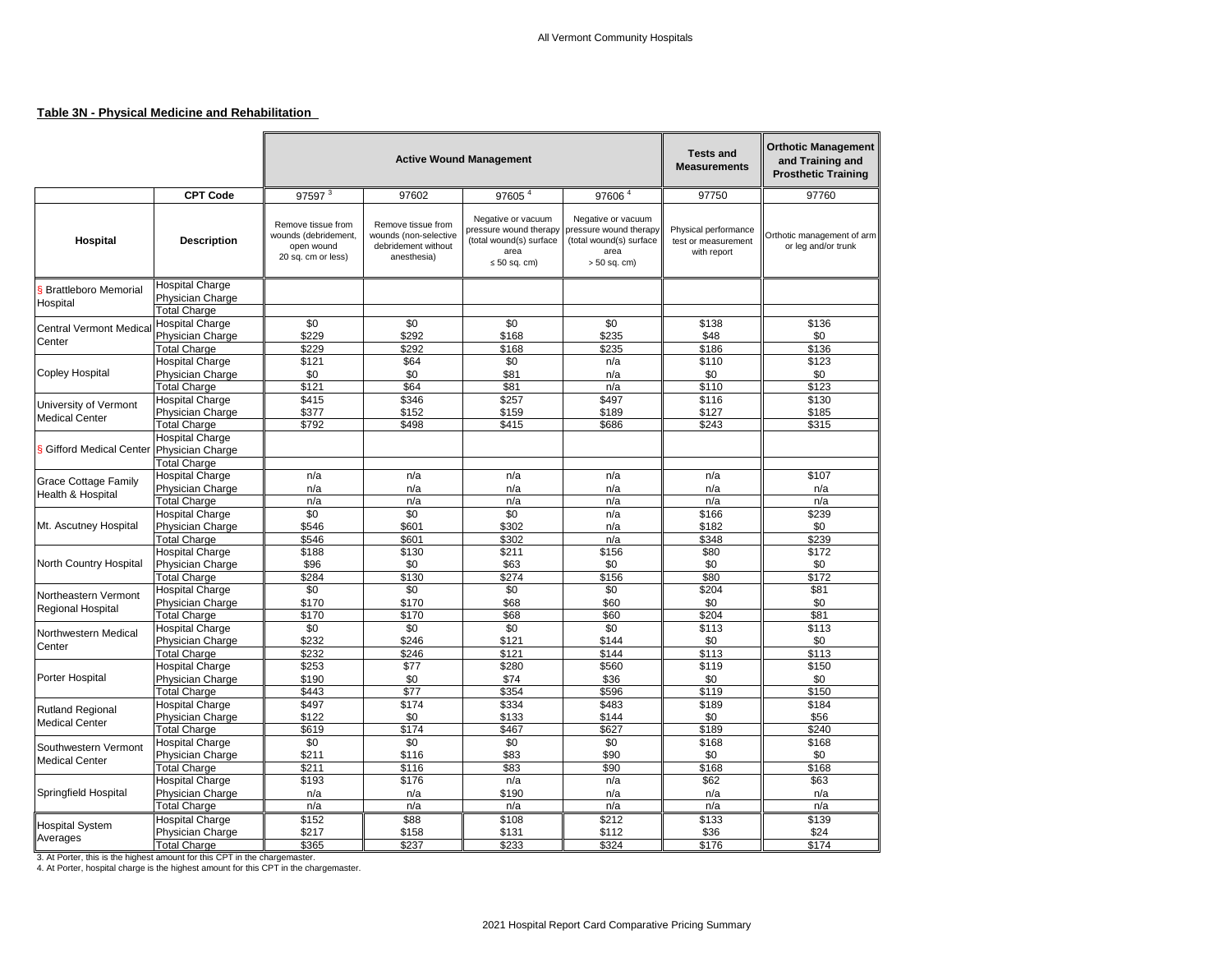|                                                  |                                                                          | <b>Modalities</b>                                         |                                                           |                                                                                                         |                                                                                             |                                                   |                                                        |                                                                |                                                                       |                                                 |
|--------------------------------------------------|--------------------------------------------------------------------------|-----------------------------------------------------------|-----------------------------------------------------------|---------------------------------------------------------------------------------------------------------|---------------------------------------------------------------------------------------------|---------------------------------------------------|--------------------------------------------------------|----------------------------------------------------------------|-----------------------------------------------------------------------|-------------------------------------------------|
|                                                  | <b>CPT Code</b>                                                          | 97010                                                     | 97012                                                     | 97014                                                                                                   | 97016                                                                                       | 97018                                             | 97022                                                  | 97032                                                          | 97033                                                                 | 97035                                           |
| Hospital                                         | <b>Description</b>                                                       | Application of hot or cold<br>packs to 1 or more<br>areas | Application of<br>mechanical traction to<br>or more areas | Application of electrical<br>stimulation to 1 or more<br>areas, when physical<br>therapist is not there | Application of blood<br>vessel compression or<br>decompression device<br>to 1 or more areas | Application of hot wax<br>bath to 1 or more areas | Application of whirlpool<br>therapy to 1 or more areas | Application of electrical<br>stimulation to 1 or more<br>areas | Application of<br>medication through skin<br>using electrical current | Application of ultrasound<br>to 1 or more areas |
| <b>Brattleboro Memorial</b><br>Hospital          | <b>Hospital Charge</b><br>Physician Charge<br><b>Total Charge</b>        |                                                           |                                                           |                                                                                                         |                                                                                             |                                                   |                                                        |                                                                |                                                                       |                                                 |
| <b>Central Vermont Medica</b><br>Center          | <b>Hospital Charge</b><br>Physician Charge<br><b>Total Charge</b>        | \$21<br>\$0<br>$\overline{$21}$                           | \$108<br>\$0<br>\$108                                     | n/a<br>n/a<br>n/a                                                                                       | n/a<br>n/a<br>n/a                                                                           | \$23<br>\$0<br>$\overline{$23}$                   | \$85<br>\$0<br>\$85                                    | \$101<br>\$0<br>\$101                                          | \$93<br>\$0<br>\$93                                                   | \$103<br>\$0<br>\$103                           |
| <b>Copley Hospital</b>                           | <b>Hospital Charge</b><br>Physician Charge<br><b>Total Charge</b>        | n/a<br>n/a<br>n/a                                         | \$41<br>\$0<br>\$41                                       | \$38<br>\$0<br>\$38                                                                                     | n/a<br>n/a<br>n/a                                                                           | n/a<br>n/a<br>n/a                                 | \$75<br>\$0<br>\$75                                    | \$86<br>\$0<br>\$86                                            | $\overline{$45}$<br>\$0<br>\$45                                       | \$92<br>\$0<br>\$92                             |
| University of Vermont<br><b>Medical Center</b>   | <b>Hospital Charge</b><br>Physician Charge<br><b>Total Charge</b>        | n/a<br>\$23<br>n/a                                        | \$119<br>\$55<br>\$174                                    | n/a<br>\$50<br>n/a                                                                                      | \$87<br>\$45<br>\$132                                                                       | $\overline{$95}$<br>\$22<br>\$117                 | \$138<br>\$67<br>\$205                                 | \$118<br>\$55<br>\$173                                         | \$142<br>\$76<br>\$218                                                | \$111<br>\$54<br>\$165                          |
| Gifford Medical Center                           | <b>Hospital Charge</b><br><b>Physician Charge</b><br><b>Total Charge</b> |                                                           |                                                           |                                                                                                         |                                                                                             |                                                   |                                                        |                                                                |                                                                       |                                                 |
| <b>Grace Cottage Family</b><br>Health & Hospital | <b>Hospital Charge</b><br>Physician Charge<br><b>Total Charge</b>        | n/a<br>n/a<br>n/a                                         | \$212<br>n/a<br>n/a                                       | \$50<br>n/a<br>n/a                                                                                      | n/a<br>n/a<br>n/a                                                                           | n/a<br>n/a<br>n/a                                 | \$96<br>n/a<br>n/a                                     | \$107<br>n/a<br>n/a                                            | \$126<br>n/a<br>n/a                                                   | \$107<br>n/a<br>n/a                             |
| Mt. Ascutney Hospital                            | <b>Hospital Charge</b><br>Physician Charge<br><b>Total Charge</b>        | \$36<br>\$0<br>\$36                                       | \$101<br>\$0<br>\$101                                     | \$101<br>\$0<br>\$101                                                                                   | \$121<br>\$0<br>\$121                                                                       | $\overline{$70}$<br>\$0<br>\$70                   | \$148<br>\$0<br>\$148                                  | \$118<br>\$0<br>\$118                                          | \$204<br>\$0<br>\$204                                                 | \$80<br>\$0<br>\$80                             |
| <b>North Country Hospital</b>                    | <b>Hospital Charge</b><br>Physician Charge<br><b>Total Charge</b>        | n/a<br>n/a<br>n/a                                         | \$169<br>\$0<br>\$169                                     | n/a<br>n/a<br>n/a                                                                                       | n/a<br>n/a<br>n/a                                                                           | \$132<br>\$0<br>\$132                             | \$118<br>\$0<br>\$118                                  | \$251<br>\$0<br>\$251                                          | \$47<br>\$0<br>\$47                                                   | \$189<br>\$0<br>\$189                           |
| Northeastern Vermont<br>Regional Hospital        | <b>Hospital Charge</b><br>Physician Charge<br><b>Total Charge</b>        | \$76<br>\$0<br>$\overline{$76}$                           | \$143<br>\$0<br>\$143                                     | \$37<br>\$0<br>$\overline{$37}$                                                                         | \$42<br>\$0<br>\$42                                                                         | \$99<br>\$0<br>\$99                               | \$126<br>\$0<br>\$126                                  | \$76<br>\$0<br>$\overline{$76}$                                | \$36<br>\$0<br>\$36                                                   | \$108<br>\$0<br>\$108                           |
| Northwestern Medical<br>Center                   | <b>Hospital Charge</b><br>Physician Charge<br><b>Total Charge</b>        | \$21<br>\$0<br>$\overline{$21}$                           | \$113<br>\$0<br>\$113                                     | \$113<br>\$0<br>\$113                                                                                   | n/a<br>n/a<br>n/a                                                                           | \$113<br>\$0<br>\$113                             | n/a<br>n/a<br>n/a                                      | \$113<br>\$0<br>\$113                                          | \$113<br>\$0<br>\$113                                                 | \$113<br>\$0<br>\$113                           |
| <b>Porter Hospital</b>                           | <b>Hospital Charge</b><br>Physician Charge<br><b>Total Charge</b>        | n/a<br>n/a<br>n/a                                         | \$119<br>\$0<br>\$119                                     | n/a<br>n/a<br>n/a                                                                                       | n/a<br>n/a<br>n/a                                                                           | n/a<br>n/a<br>n/a                                 | n/a<br>n/a<br>n/a                                      | \$50<br>\$0<br>\$50                                            | \$119<br>\$0<br>\$119                                                 | \$119<br>\$0<br>\$119                           |
| <b>Rutland Regional</b><br><b>Medical Center</b> | <b>Hospital Charge</b><br>Physician Charge<br><b>Total Charge</b>        | \$61<br>\$0<br>\$61                                       | \$97<br>\$64<br>\$161                                     | \$90<br>\$0<br>\$90                                                                                     | \$89<br>\$0<br>\$89                                                                         | \$43<br>\$0<br>\$43                               | \$98<br>\$0<br>\$98                                    | \$101<br>\$93<br>\$194                                         | \$103<br>\$0<br>\$103                                                 | $\overline{$75}$<br>\$0<br>$\overline{$}75$     |
| Southwestern Vermont<br><b>Medical Center</b>    | Hospital Charge<br>Physician Charge<br><b>Total Charge</b>               | n/a<br>n/a<br>n/a                                         | \$127<br>\$0<br>\$127                                     | n/a<br>n/a<br>n/a                                                                                       | \$174<br>\$0<br>\$174                                                                       | \$135<br>\$0<br>\$135                             | \$286<br>\$0<br>\$286                                  | \$167<br>\$0<br>\$167                                          | \$159<br>\$0<br>\$159                                                 | \$121<br>\$0<br>\$121                           |
| Springfield Hospital                             | <b>Hospital Charge</b><br>Physician Charge<br><b>Total Charge</b>        | n/a<br>n/a<br>n/a                                         | \$143<br>n/a<br>n/a                                       | \$153<br>n/a<br>n/a                                                                                     | \$161<br>n/a<br>n/a                                                                         | \$67<br>n/a<br>n/a                                | \$80<br>n/a<br>n/a                                     | \$85<br>n/a<br>n/a                                             | \$85<br>n/a<br>n/a                                                    | \$85<br>n/a<br>n/a                              |
| <b>Hospital System</b><br>Averages               | <b>Hospital Charge</b><br>Physician Charge<br><b>Total Charge</b>        | \$43<br>\$4<br>\$43                                       | \$124<br>\$12<br>\$126                                    | \$83<br>\$8<br>\$76                                                                                     | \$112<br>\$9<br>\$112                                                                       | \$86<br>\$3<br>\$92                               | \$125<br>\$8<br>\$143                                  | \$114<br>\$15<br>\$133                                         | \$106<br>\$8<br>\$114                                                 | \$109<br>\$5<br>\$117                           |

1. North Country does not offer this service.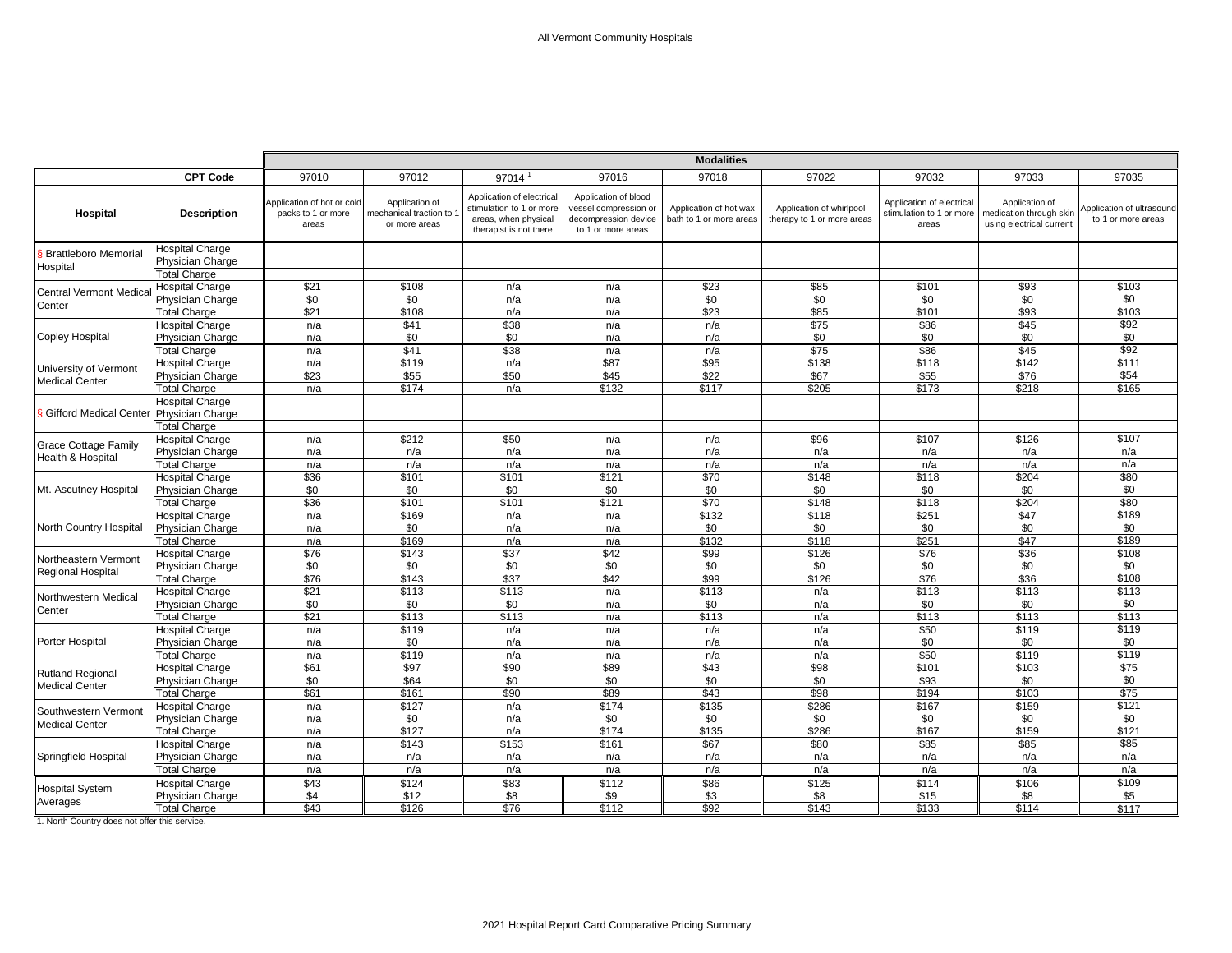|                                                  | <b>CPT Code</b>                                                                          |                                                   |                                                        |                                                    |                                    | <b>Occupational Therapy Evaluations</b>               |                                                            |                                                        |                                        |  |
|--------------------------------------------------|------------------------------------------------------------------------------------------|---------------------------------------------------|--------------------------------------------------------|----------------------------------------------------|------------------------------------|-------------------------------------------------------|------------------------------------------------------------|--------------------------------------------------------|----------------------------------------|--|
|                                                  |                                                                                          | 97161                                             | 97162                                                  | 97163                                              | 97164                              | 97165                                                 | 97166                                                      | 97167                                                  | 97168                                  |  |
| Hospital                                         | <b>Description</b>                                                                       | Physical therapy<br>evaluation, low<br>complexity | Physical therapy<br>evaluation, moderate<br>complexity | Physical therapy<br>evaluation, high<br>complexity | Physical therapy re-<br>evaluation | Occupational therapy<br>evaluation, low<br>complexity | Occupational therapy<br>evaluation, moderate<br>complexity | Occupational therapy<br>evaluation, high<br>complexity | Occupational therapy re-<br>evaluation |  |
| <b>Brattleboro Memorial</b><br>Hospital          | <b>Hospital Charge</b><br>Physician Charge<br><b>Total Charge</b>                        |                                                   |                                                        |                                                    |                                    |                                                       |                                                            |                                                        |                                        |  |
| <b>Central Vermont Medica</b>                    | <b>Hospital Charge</b><br>Physician Charge                                               | \$306<br>\$0                                      | \$306<br>\$0                                           | \$306<br>\$0                                       | \$256<br>\$0                       | \$289<br>\$0                                          | \$289<br>\$0                                               | \$289<br>\$0                                           | \$262<br>\$0                           |  |
| Center                                           | <b>Total Charge</b><br><b>Hospital Charge</b>                                            | \$306<br>\$306                                    | \$306<br>\$332                                         | \$306<br>\$387                                     | \$256<br>\$168                     | \$289<br>\$306                                        | \$289<br>\$332                                             | \$289<br>\$387                                         | \$262<br>\$168                         |  |
| Copley Hospital                                  | Physician Charge<br><b>Total Charge</b>                                                  | \$0<br>\$306                                      | \$0<br>\$332                                           | \$0<br>\$387                                       | \$0<br>\$168                       | \$0<br>\$306                                          | \$0<br>\$332                                               | \$0<br>\$387                                           | \$0<br>\$168                           |  |
| University of Vermont<br><b>Medical Center</b>   | <b>Hospital Charge</b><br>Physician Charge<br><b>Total Charge</b>                        | \$401<br>\$374<br>\$775                           | \$401<br>\$374<br>\$775                                | \$401<br>\$374<br>\$775                            | \$257<br>\$256<br>\$513            | \$331<br>\$363<br>\$694                               | \$401<br>\$363<br>\$764                                    | \$450<br>\$363<br>\$813                                | \$255<br>\$244<br>\$499                |  |
| S Gifford Medical Center                         | <b>Hospital Charge</b><br>Physician Charge<br><b>Total Charge</b>                        |                                                   |                                                        |                                                    |                                    |                                                       |                                                            |                                                        |                                        |  |
| <b>Grace Cottage Family</b><br>Health & Hospital | <b>Hospital Charge</b><br>Physician Charge                                               | \$215<br>n/a                                      | \$300<br>n/a                                           | \$400<br>n/a                                       | n/a<br>n/a                         | \$215<br>n/a                                          | \$300<br>n/a                                               | \$400<br>n/a                                           | n/a<br>n/a                             |  |
| Mt. Ascutney Hospital                            | <b>Total Charge</b><br><b>Hospital Charge</b><br>Physician Charge                        | n/a<br>\$375<br>\$0                               | n/a<br>\$455<br>\$0                                    | n/a<br>\$547<br>\$0                                | n/a<br>\$263<br>\$0                | n/a<br>\$375<br>\$0                                   | n/a<br>\$455<br>\$0                                        | n/a<br>\$547<br>\$0                                    | n/a<br>\$333<br>\$0                    |  |
|                                                  | <b>Total Charge</b><br><b>Hospital Charge</b>                                            | \$375<br>\$517                                    | \$455<br>\$517                                         | \$547<br>\$517                                     | \$263<br>\$467                     | \$375<br>\$575                                        | \$455<br>\$575                                             | \$547<br>\$575                                         | \$333<br>\$485                         |  |
| North Country Hospital                           | Physician Charge<br><b>Total Charge</b><br><b>Hospital Charge</b>                        | \$0<br>\$517<br>\$149                             | \$0<br>\$517<br>\$149                                  | \$0<br>\$517<br>\$149                              | \$0<br>\$467<br>\$227              | \$0<br>\$575<br>\$149                                 | \$0<br>\$575<br>\$149                                      | \$0<br>\$575<br>\$149                                  | \$0<br>\$485<br>\$227                  |  |
| Northeastern Vermont<br><b>Regional Hospital</b> | Physician Charge<br><b>Total Charge</b>                                                  | \$0<br>\$149                                      | \$0<br>\$149                                           | \$0<br>\$149                                       | \$0<br>\$227                       | \$0<br>\$149                                          | \$0<br>\$149                                               | \$0<br>\$149                                           | \$0<br>\$227                           |  |
| Northwestern Medical<br>Center                   | <b>Hospital Charge</b><br>Physician Charge<br><b>Total Charge</b>                        | \$282<br>\$0<br>\$282                             | \$282<br>\$0<br>\$282                                  | \$282<br>\$0<br>\$282                              | \$192<br>\$0<br>\$192              | \$274<br>\$0<br>\$274                                 | \$274<br>\$0<br>\$274                                      | \$274<br>\$0<br>\$274                                  | \$158<br>\$0<br>\$158                  |  |
| Porter Hospital                                  | <b>Hospital Charge</b><br>Physician Charge<br><b>Total Charge</b>                        | \$337<br>\$0<br>\$337                             | \$337<br>\$0<br>\$337                                  | \$337<br>\$0<br>\$337                              | \$119<br>\$0<br>\$119              | \$337<br>\$0<br>\$337                                 | \$337<br>\$0<br>\$337                                      | \$337<br>\$0<br>\$337                                  | \$119<br>\$0<br>\$119                  |  |
| <b>Rutland Regional</b><br><b>Medical Center</b> | <b>Hospital Charge</b><br>Physician Charge<br><b>Total Charge</b>                        | \$255<br>\$0<br>\$255                             | \$283<br>\$0<br>\$283                                  | \$312<br>\$0<br>\$312                              | \$191<br>\$0<br>\$191              | \$357<br>\$0<br>\$357                                 | \$397<br>\$0<br>\$397                                      | \$438<br>\$0<br>\$438                                  | \$191<br>\$0<br>\$191                  |  |
| Southwestern Vermont<br><b>Medical Center</b>    | Hospital Charge<br>Physician Charge                                                      | \$336<br>\$0<br>\$336                             | \$336<br>\$0<br>\$336                                  | \$336<br>\$0<br>\$336                              | \$262<br>\$0<br>\$262              | \$335<br>\$0<br>\$335                                 | \$335<br>\$0<br>\$335                                      | \$335<br>\$0<br>\$335                                  | \$261<br>\$0<br>\$261                  |  |
| Springfield Hospital                             | Total Charge<br><b>Hospital Charge</b><br>Physician Charge                               | \$188<br>n/a                                      | \$279<br>n/a                                           | \$370<br>n/a<br>n/a                                | \$188<br>n/a                       | n/a<br>n/a                                            | n/a<br>n/a<br>n/a                                          | n/a<br>n/a<br>n/a                                      | n/a<br>n/a                             |  |
| <b>Hospital System</b><br>Averages               | <b>Total Charge</b><br><b>Hospital Charge</b><br>Physician Charge<br><b>Total Charge</b> | n/a<br>\$306<br>\$37<br>\$364                     | n/a<br>\$331<br>\$37<br>\$377                          | \$362<br>\$37<br>\$395                             | n/a<br>\$235<br>\$26<br>\$266      | n/a<br>\$322<br>\$36<br>\$369                         | \$349<br>\$36<br>\$391                                     | \$380<br>\$36<br>\$414                                 | n/a<br>\$246<br>\$24<br>\$270          |  |